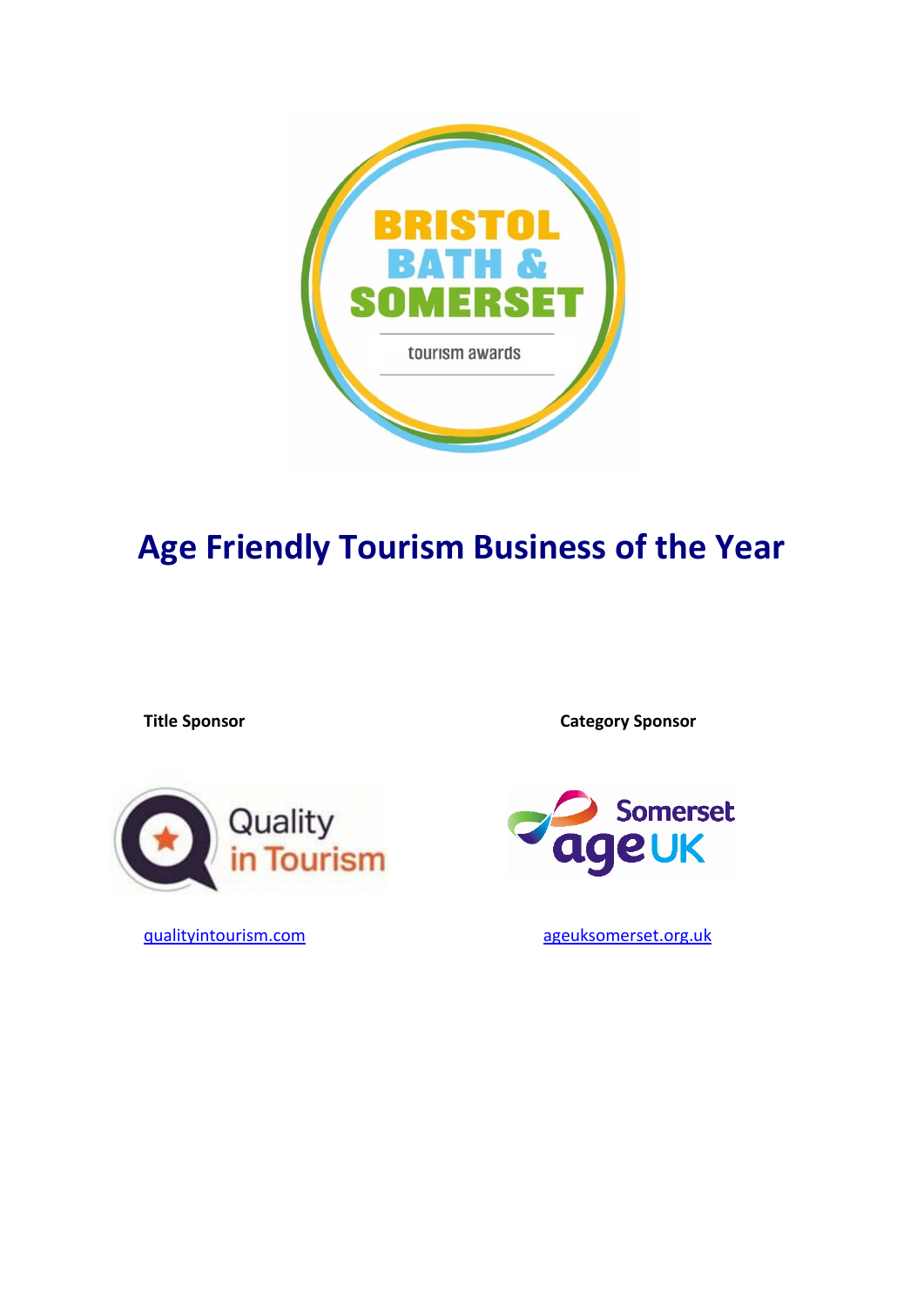# **Age Friendly Tourism Business of the Year Special Award in Somerset**

[Age UK Somerset](https://ageuksomerset.org.uk/) is a local charity providing information, advice, support, activities and services to make later life better in Somerset and North Somerset. We support this 'Age Friendly Award' for tourism businesses that have considered the needs of older visitors and go out of their way to create a positive experience for those in later life.

## **What is a Tourism Business?**

This could include any business whose core purpose is to operate as part of the visitor economy eg, restaurant/cafes, accommodation providers, visitor attractions, tourist information providers. (Retail outlets are not eligible).

[Click here for more information on who is eligible to enter this award.](#page-7-0)

## **What we mean by "Later Life"**

The age range covered by "Later Life" is very broad and the individuals in this group of 60 to 100+ year olds have such different experiences, lifestyles and motivations that they cannot be easily stereotyped!



## **What do we mean by Age Friendly?**

We appreciate there is not a one-size fits all answer to being an Age Friendly tourism business and so this part of the entry form contains just [4 questions](#page-2-0) which can be seen below along with some prompts to help you answer. Previous Gold winners of the Award have included Railway Cottage Holidays, Wiliton and Pickwicks Country Kitchen, Wells.

## **The benefits of being 'Age Friendly'**

Creating an enjoyable and accessible environment for older consumers pays dividends for businesses and the wider community especially with Somerset's ageing population. Older adults tend to be loyal customers with strong purchasing power. Making your business Age Friendly will help you attract new customers young and old, retain customers and appeal to all.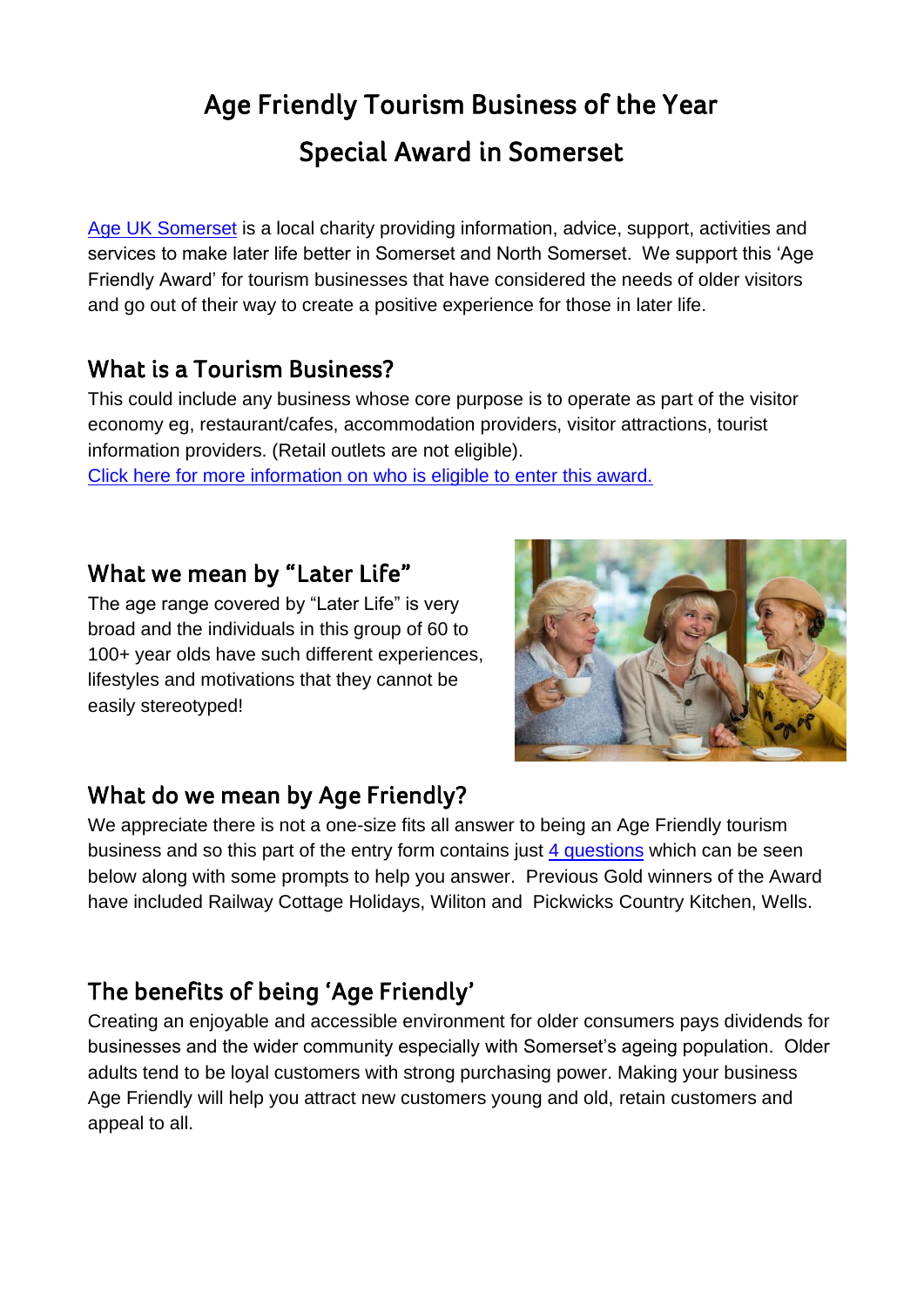## **Why enter?**

Would you like:

To stand out from the crowd? A raised profile with the media? To reward your team and boost morale? To network with other excellent businesses? To attract the best staff? A free mystery shopper report and business feedback? To raise the quality of your business?

Entering the awards is free. You have nothing to lose and everything to gain!

## **To enter visit:**

[https://visitengland-chapters.secure](https://visitengland-chapters.secure-platform.com/a/organizations/SW-BBS/home)[platform.com/a/organizations/SW-BBS/home](https://visitengland-chapters.secure-platform.com/a/organizations/SW-BBS/home)

## <span id="page-2-0"></span>**The 4 Age Friendly related Questions on the entry form:**

**1) Tell us about up to five ways in which your business is impressive in meeting the needs of older visitors compared to your competitors.**

eg,

- Added extras that delight your older customers
- Staff with specialist skills specific to older visitors
- Use and promotion of local suppliers, including food & drink offer centred on locally sourced produce
- Innovative marketing to target an older demographic, including partnerships with other businesses
- Facilities and welcome for people with a range of accessibility requirements
- Managing and improving environmental, social and economic impacts
- Innovative adaption to restrictions, diversification and resilience building during the COVID-19 pandemic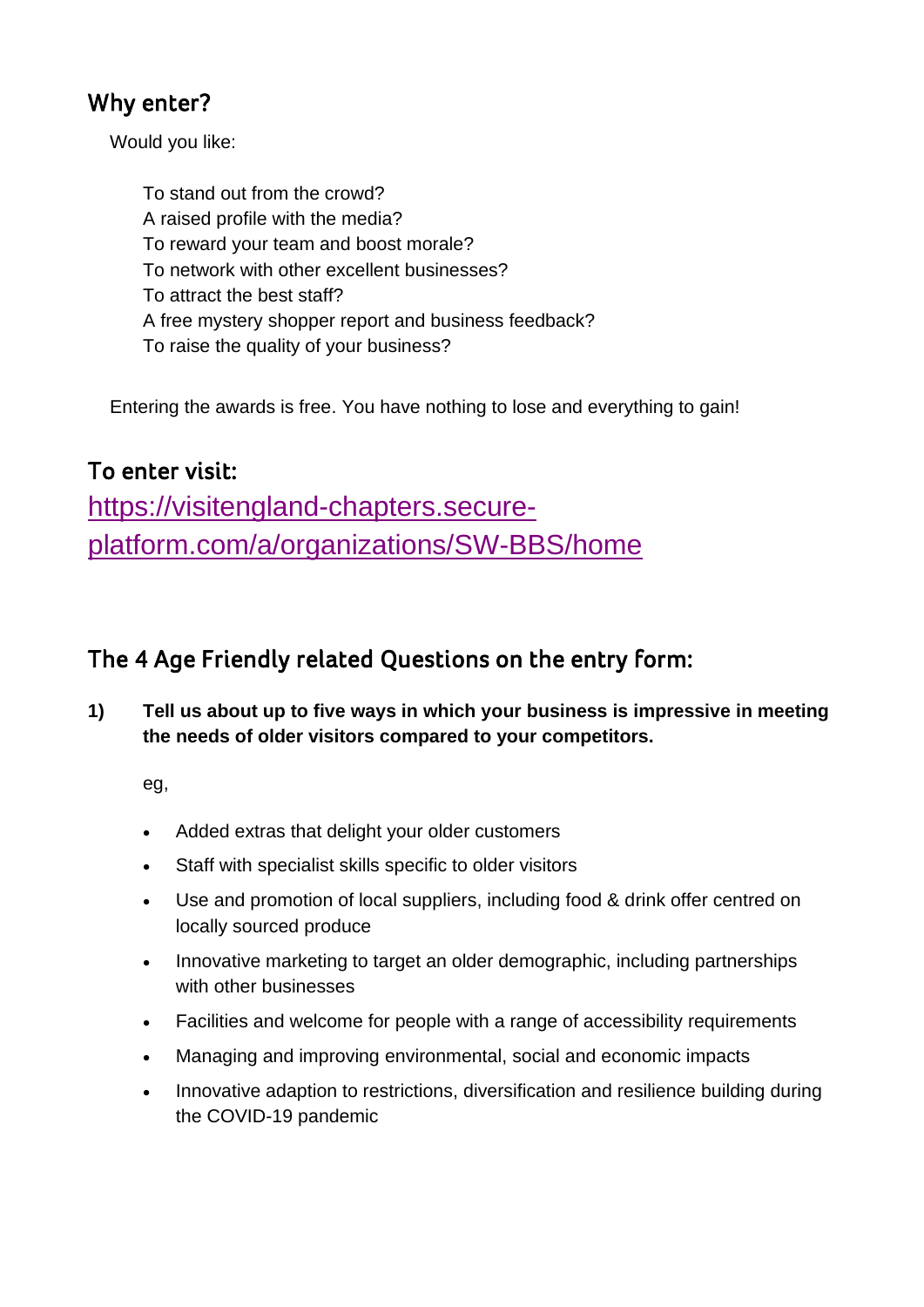**2) Tell us about up to five ways in which you have developed your business and/or improved the customer experience for older visitors over the last two years.**

eg,

- Innovative adaption to restrictions, diversification and resilience building during the COVID-19 pandemic
- Sustainability and accessibility improvements
- Promotional initiatives e.g. new website
- Improving the skills of you and your team to cater for older visitors
- Expansion, upgrade of equipment and facilities, enhancements to your services
- Reasons for making the improvements e.g. based on customer feedback
- Approximate date of improvement
- **3) Tell us about three successes from the last two years in attracting older visitors (these may relate to online activities), providing figures where relevant.**

eg,

- Whether you are able to attribute success directly to any of the improvements that you've made (mentioned in Question 2)
- Percentage increase in occupancy levels/visitor numbers, sales and customer satisfaction
- Percentage increase in online bookings or activity
- Increase in repeat business
- Business generated from targeted marketing activity
- Growth of social media following and engagement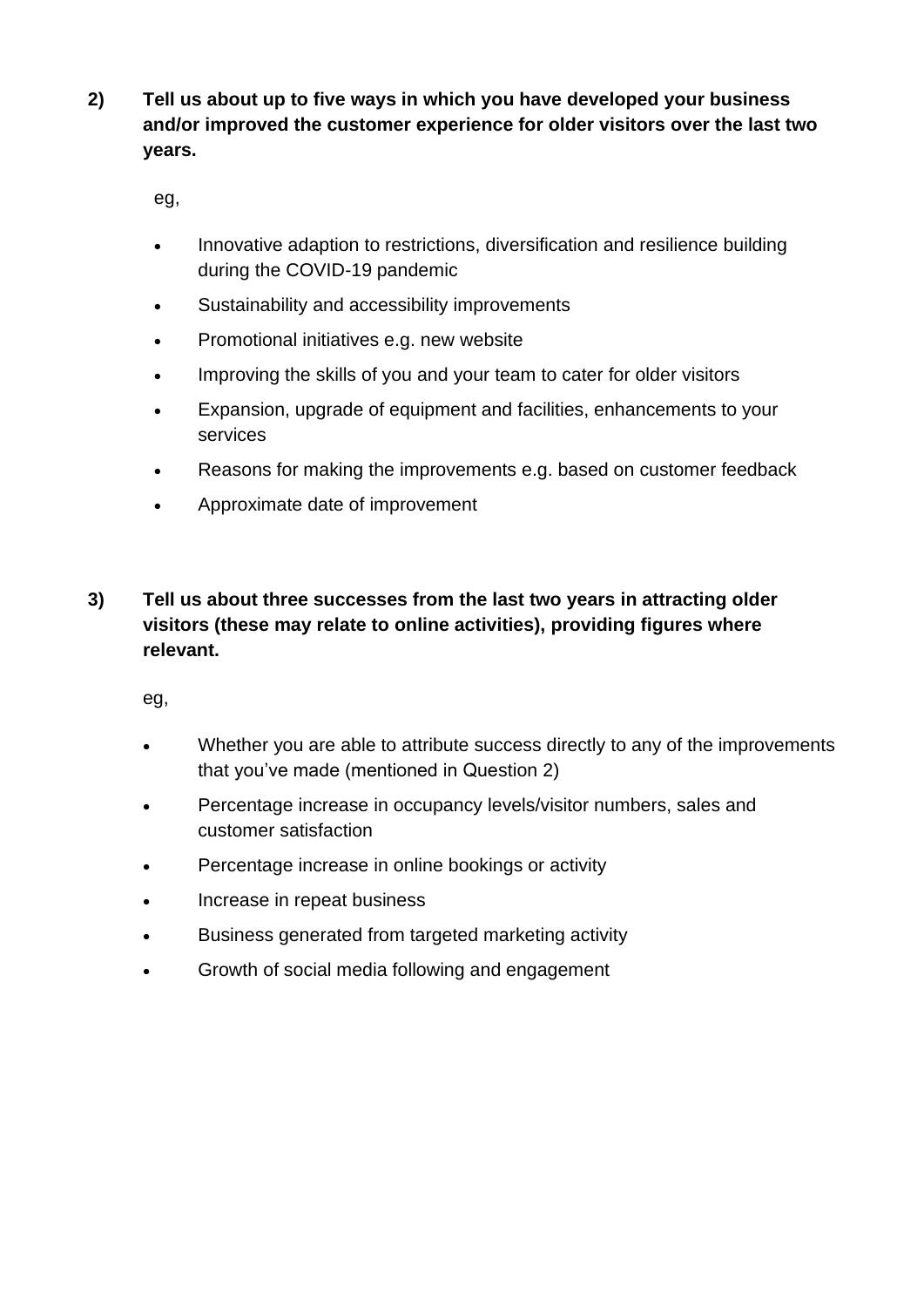### **4) Tell us about three ways you will develop and promote your experience to meet the needs of older visitors over the next year and the reasons why.**

eg,

- Continued adaption, diversification and resilience building as a result of the COVID-19 pandemic
- Sustainability and accessibility improvements
- Expansion, upgrade of equipment and facilities, enhancements to your services
- Improving the skills of you and your team to cater for older visitors
- Marketing and PR, including partnerships with other businesses
- Operational efficiency

## **Some other thoughts on what Age Friendly can mean**

Here are some things to think about which may help with your entry. Don't worry, we are not expecting you to be able to answer YES to all these questions!

### **Consultation**

- Have you asked older customers for their views on how you could be more agefriendly?
- Do you actively seek feedback from older visitors? And do you act on this feedback?

#### **Value**

- Do you offer discounted prices for older visitors?
- Are prices clearly visible and easy to understand?
- Do you offer a loyalty card or similar?
- Are restrictions placed on the offers eg times or days?

#### **Facilities/Environment**

- Is your tourism business comfortable?
- Are areas inside and outside adequately lit, not too dark?
- Is it kept at a good temperature?

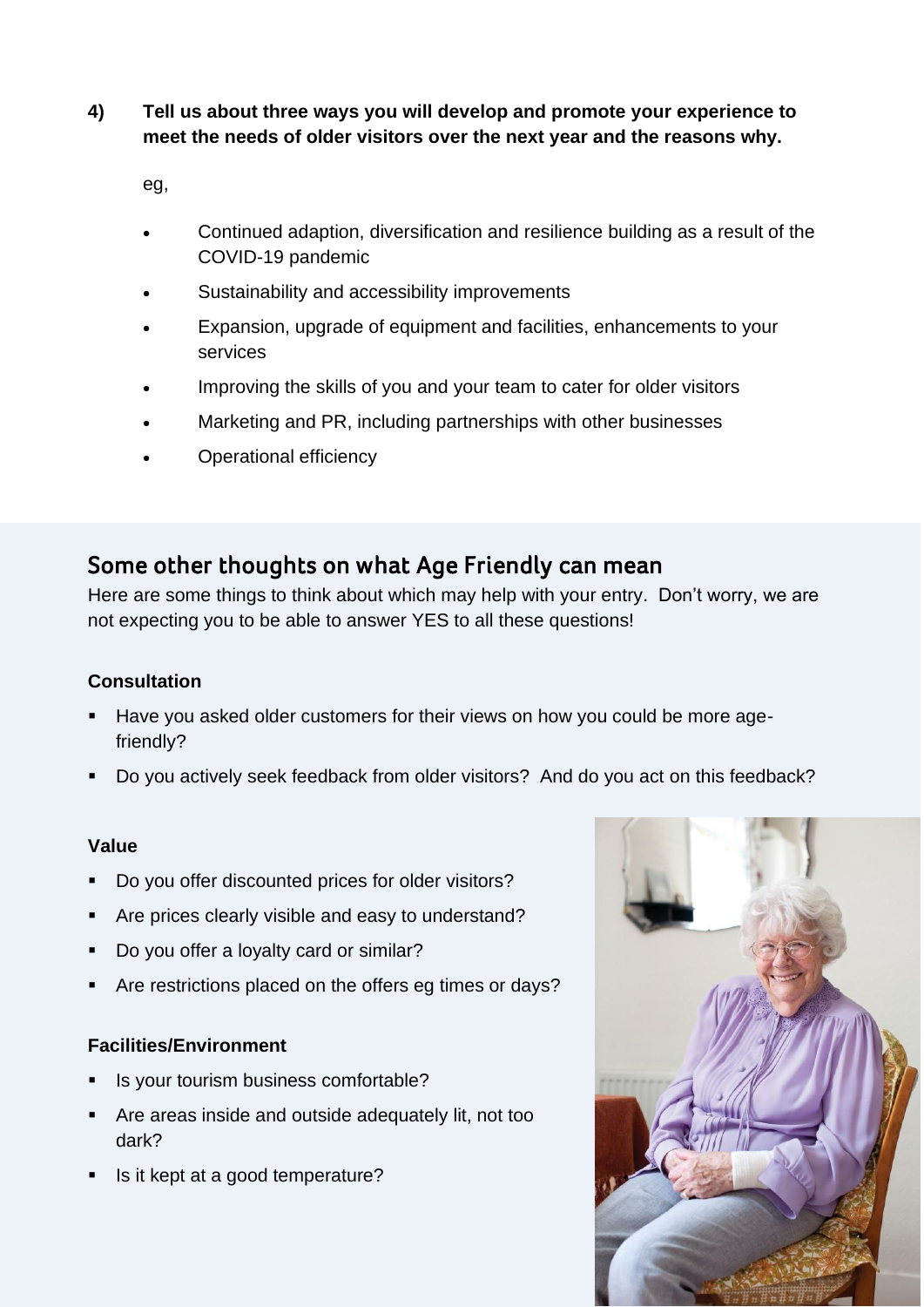- Is music and noise kept to a minimum?
- Do you offer seating at regular intervals?
- Do chairs have arms to aid getting up?
- Are your doors easy to open?
- Do you regularly check for any potential trip hazards?
- Do you have handrails on the stairs?
- If you have a customer toilet, is it clearly signposted, regularly cleaned and with easyto-use fittings?
- Are any products available displayed at a visible and reachable height?
- Are pavements and walkways outside your business kept clear and free of any trip hazards?

#### **Meeting needs**

- Do you recommend times to visit that may be quieter both in terms of number of visitors, and/or in terms of noise?
- **EXT** If you are an attraction, do you advise visitors in advance of potential health risks that may be associated with any planned activity such as a fairly long steep walk, uneven or slippery footpaths?
- **E** If you offer activities that are moderate or strenuous is there also an easy option?
- **E** If older visitors are in a mixed-age group and unable/unwilling to take part in an activity, is there an alternative so older visitors can still participate and do not feel deprived or singled out as different?
- Is there an opportunity to take things more slowly for those who may be less active? Do you put measures in place to mitigate for inclement weather, heat and cold?
- **EXTE:** If there are refreshments available, do you tailor these to the needs of older visitors eg. half portions, special diets?

#### **Information**

- Website Is your website easy to navigate and easy to read?
- Does it answer the questions most likely to be asked by older people?
- Are your contact details including your telephone number visible and clear?
- Are opening hours and prices clearly visible?
- Remember that not all older people are online. Do you offer alternatives to those without website access – eg leaflets, information by phone, etc
- **EXT** Telephone Is your phone service easy to navigate with a live person option available?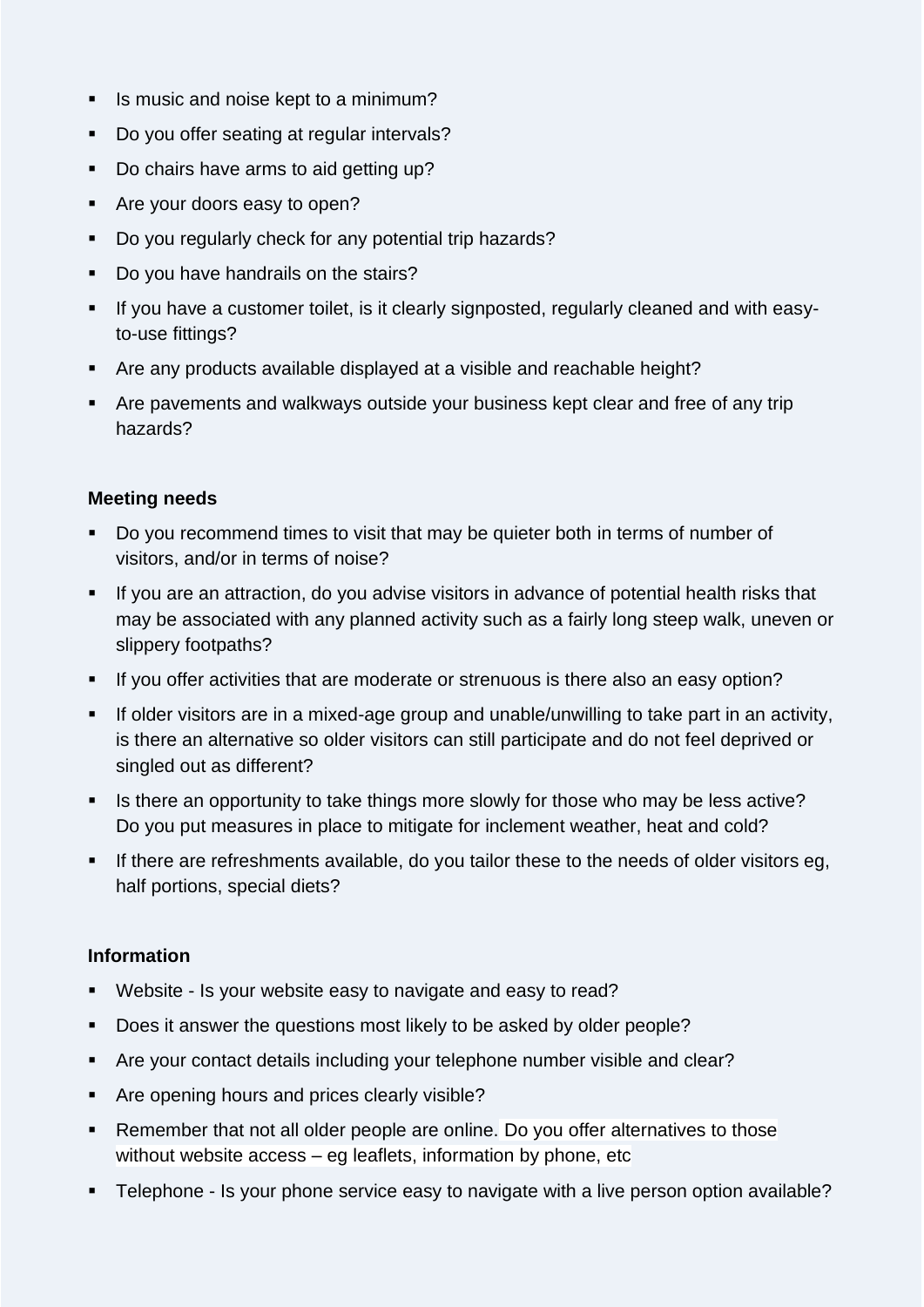- Are details about parking and public transport clearly visible?
- Is your signage (interior and exterior) in a prominent position, easy to see and read?
- **EXTER** Is the information you produce and display or send, eg, menus, posters, letters, leaflets, suitably designed, in font size 12 or bigger, to be clear and easy to read?
- Are noticeboards kept uncluttered?
- If a guided tour is offered, do you provide Whisper (Bluetooth) headsets or similar so visitors don't miss out if they have trouble keeping up?

### **Transport**

- Is there parking close to the entry of the building?
- Do you have clearly marked drop off/pick up zones?
- Are there special parking spaces for older visitors?
- If you have public transport nearby are the directions, to and from, clearly signed?

#### **Customer service**

- How do you make older visitors feel welcome?
- Do you have any older members of staff? Are older visitors welcomed when they enter your business, and offered assistance?
- Are older visitors treated with dignity, respect and courtesy?
- Are your staff friendly and chatty but in a respectful way?
- Do staff offer help reaching products which aren't within easy reach?
- Are staff mindful of and sensitive to older visitor's potential needs (eg hearing, vision, mobility, reaching, and seating)?
- Are they ready to help people to sit down or get up again?
- Are they able to provide information on other local services or activities that may be of interest to older visitors?
- Could they provide directions to the nearest bus stops? To the closest accessible or disabled toilet? Would they offer to call for a taxi using a reliable firm?
- Are staff kept up to date of any discounts or special offers for older visitors?
- **EXT** If you offer guided tours, are your guides clever enough?! An older person may have built up years of knowledge and experience – are your guides able to recognise this knowledge and build on it to provide a more stimulating and rewarding experience? Do staff know what to do with medical incidents and emergencies?
- Are any of your staff "Dementia Friends"?
- Are complaints/concerns are addressed promptly and courteously?